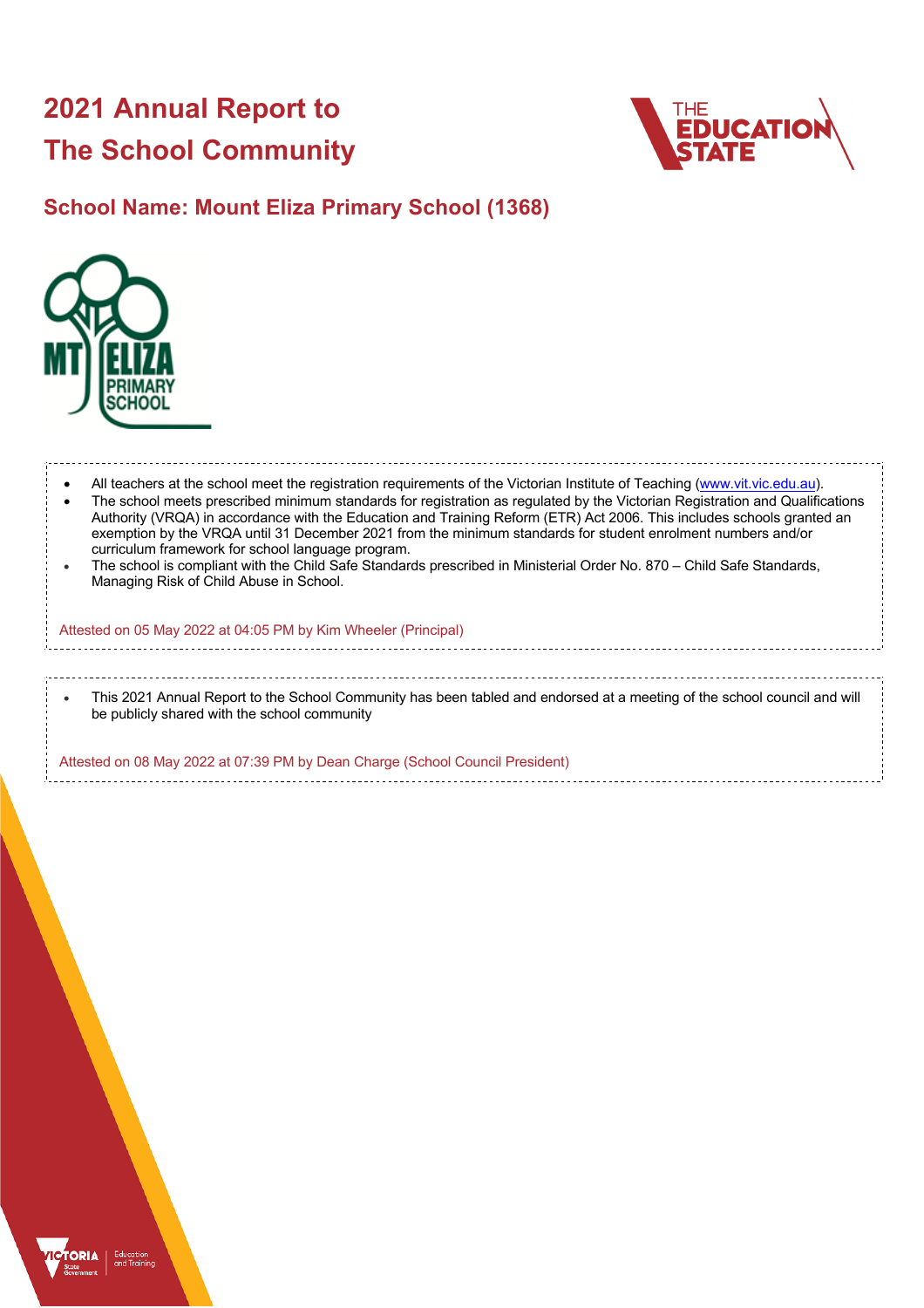

# How to read the Annual Report

## What does the *'About Our School'* commentary section of this report refer to?

The 'About our school' commentary provides a brief background on the school, an outline of the school's performance over the year and future directions.

The 'School Context' describes the school's vision, values and purpose. Details include the school's geographic location, size and structure, social characteristics, enrolment characteristics and special programs.

The 'Framework for Improving Student Outcomes (FISO)' section includes the improvement initiatives the school has selected and the progress they have made towards achieving them through the implementation of their School Strategic Plan and Annual Implementation Plan.

### What does the *'Performance Summary'* section of this report refer to?

The Performance Summary includes the following:

#### **School Profile**

- student enrolment information
- the school's 'Student Family Occupation and Education' category
- a summary of parent responses in the Parent Opinion Survey, shown against the statewide average for Primary schools
- school staff responses in the area of School Climate in the School Staff Survey, shown against the statewide average for Primary schools

#### **Achievement**

- English and Mathematics for Teacher Judgements against the curriculum
- English and Mathematics for National Literacy and Numeracy tests (NAPLAN).

#### **Engagement**

Student attendance at school

#### **Wellbeing**

Student responses to two areas in the Student Attitudes to School Survey:

- Sense of Connectedness
- Management of Bullying

Results are displayed for the latest year and the average of the last four years (where available). As NAPLAN tests were not conducted in 2020, the NAPLAN 4-year average is the average of 2018, 2019 and 2021 data in the 2021 Performance Summary.

### Considering COVID-19 when interpreting the Performance Summary

The Victorian community's experience of COVID-19, including remote and flexible learning, had a significant impact on normal school operations in 2020 and 2021. This impacted the conduct of assessments and surveys. Readers should be aware of this when interpreting the Performance Summary.

For example, in 2020 and 2021 school-based surveys ran under changed circumstances, and NAPLAN was not conducted in 2020. Absence and attendance data during this period may have been influenced by local processes and procedures adopted in response to remote and flexible learning.

Schools should keep this in mind when using this data for planning and evaluation purposes.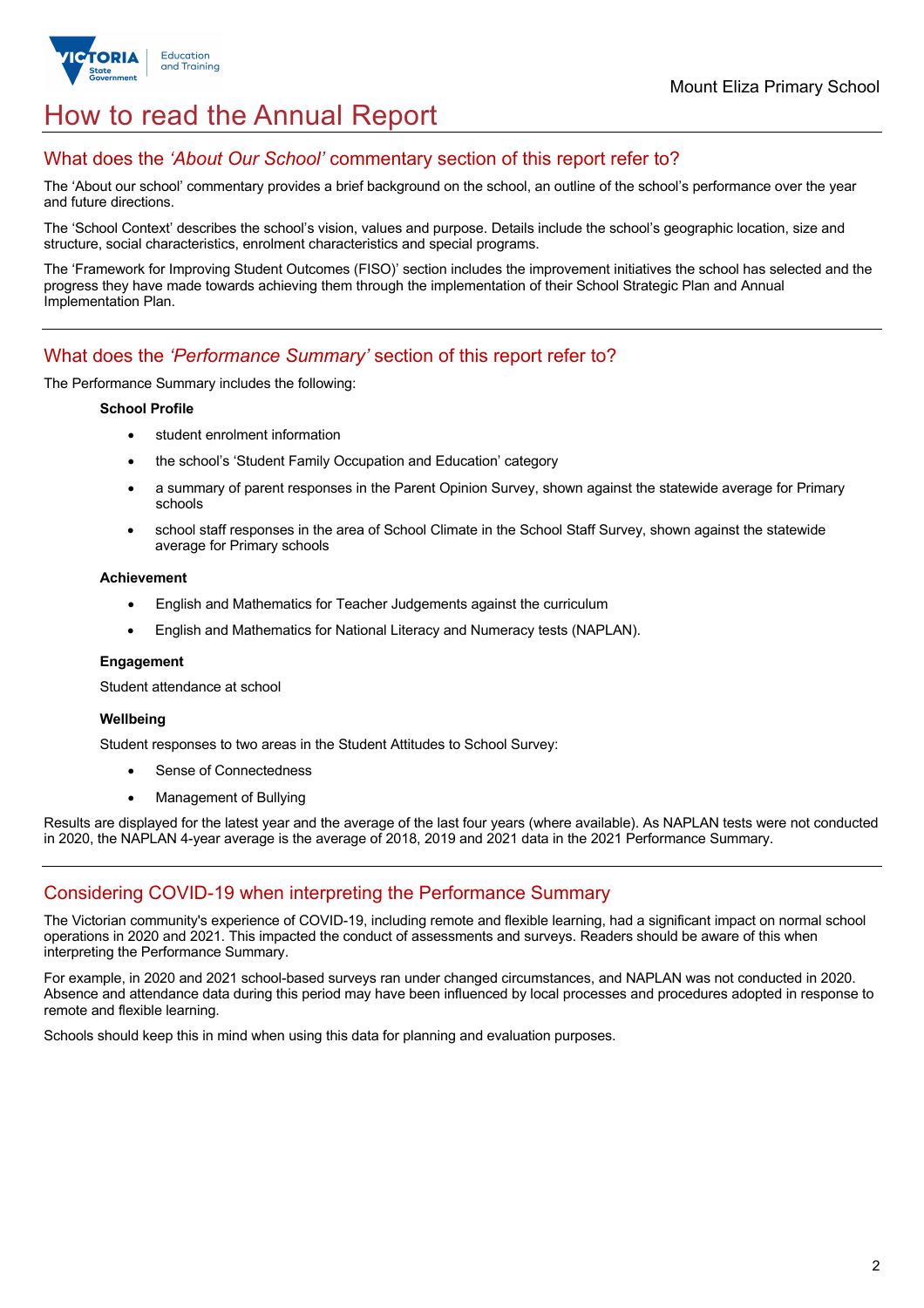

# How to read the Annual Report (continued)

#### What do *'Similar Schools'* refer to?

Similar Schools are a group of Victorian government schools with similar characteristics to the school.

This grouping of schools has been created by comparing each school's socio-economic background of students, the number of non-English speaking students and the school's size and location.

## What does *'NDP'* or '*NDA*' mean?

'NDP' refers to no data being published for privacy reasons or where there are insufficient underlying data. For example, very low numbers of participants or characteristics that may lead to identification will result in an 'NDP' label.

'NDA' refers to no data being available. Some schools have no data for particular measures due to low enrolments. There may be no students enrolled in some year levels, so school comparisons are not possible.

Note that new schools only have the latest year of data and no comparative data from previous years. The Department also recognises unique circumstances in Specialist, Select Entry, English Language, Community Schools and schools that changed school type recently, where school-to-school comparisons are not appropriate.

## What is the *'Victorian Curriculum'*?

The Victorian Curriculum F–10 sets out what every student should learn during his or her first eleven years of schooling. The curriculum is the common set of knowledge and skills required by students for life-long learning, social development and active and informed citizenship.

The Victorian Curriculum is assessed through teacher judgements of student achievement based on classroom learning.

The curriculum has been developed to ensure that school subjects and their achievement standards enable continuous learning for all students, including students with disabilities.

The 'Towards Foundation Level Victorian Curriculum' is integrated directly into the curriculum and is referred to as 'Levels A to D'.

'Levels A to D' may be used for students with disabilities or students who may have additional learning needs. These levels are not associated with any set age or year level that links chronological age to cognitive progress (i.e., there is no age expected standard of achievement for 'Levels A to D').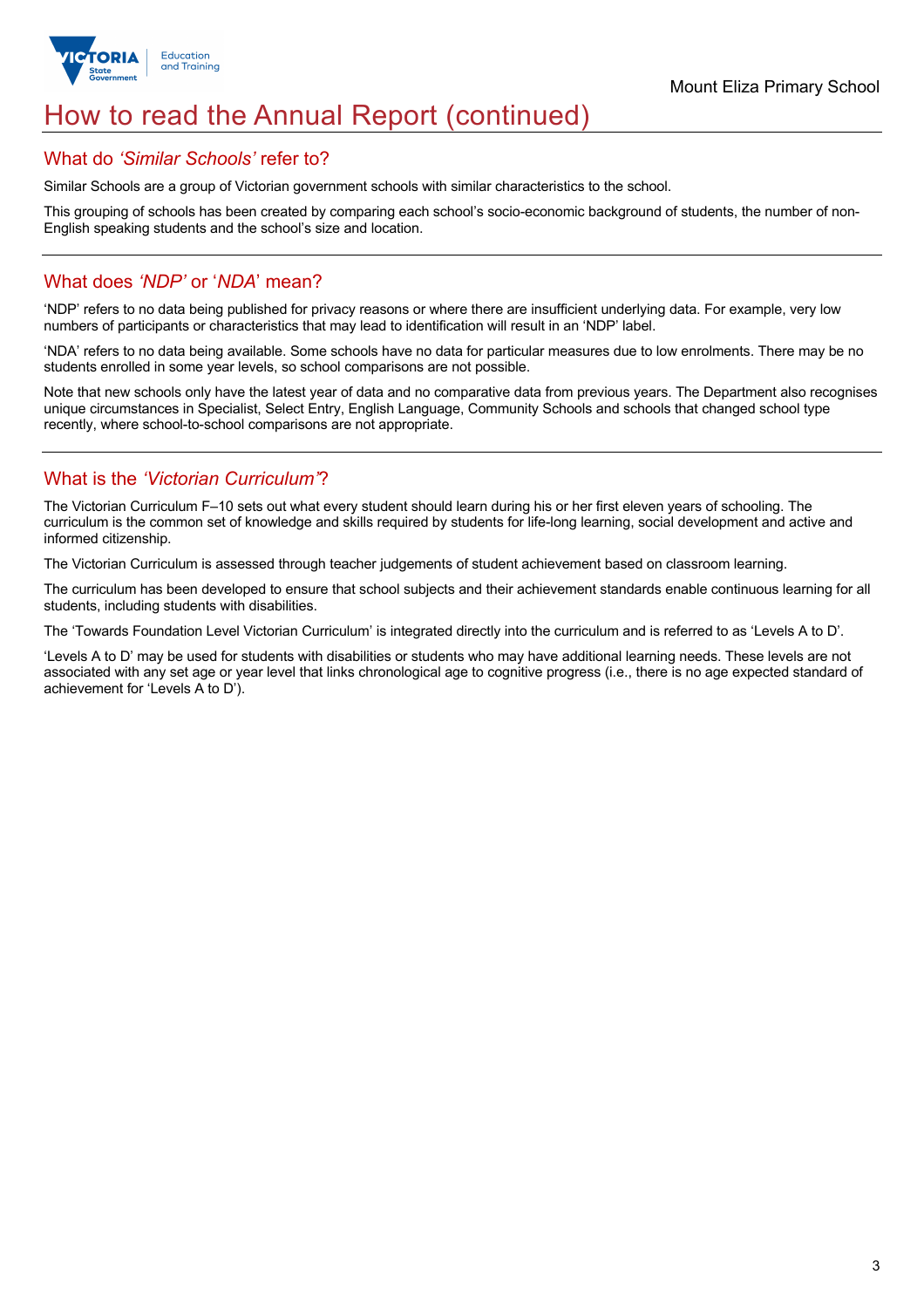

# **About Our School**

## School context

Mt Eliza Primary School (MEPS) is situated on the Mornington Peninsula approximately 50 kilometres from Melbourne.

MEPS aims to provide a dynamic learning environment that engages students to work to achieve their personal best in an atmosphere of mutual respect and cooperation. Respect, responsibility, resilience, connectedness and challenge are values that we promote through every aspect of school life. The school values form the pillars of all wellbeing and student behaviour expectations.

The demographic is reasonably stable in Mt Eliza with most available land having already been established for housing. The school's population is predominantly Anglo Saxon or second generation European. The SFOE (Student Family Occupation and Education) index is 0.1994.

The school had a population of 526.2 students in 2021. Seven students are identified as having English as a Second Language (EAL). One Koorie student attended MEPS in 2021; six students were supported by the Program for Students with Disabilities.

The school's staffing profile in 2021 consisted of an aggregate of 33.9 full time equivalent (FTE) positions of which 28.1 were teaching staff and 5.8 were non-teaching staff. The breakdown of our profile is as follows: Principal, Assistant Principal, Leading Teacher, 2 Learning Specialists, 18 full time teachers, 7 part time teaching staff, 3 part time integration aides, 0.8 Library Technician, an FTE Business Manager and 3 part time office staff.

Leadership was stable during 2021. It is important to note that there were changes to specialist schedules and to programs as a way of reducing the school's deficit. These measures were successful in reducing the deficit significantly.

Similarly to 2020, the 2021 school year saw students, staff and families impacted significantly by lockdowns due to the COVID-19 pandemic. This resulted in students learning from home; teachers continuing to implement technologies to connect and maintain the learning continuity as well as facilitating on-site learning for an average of 35 students.

The School Review was planned for 2021, however, this was postponed to Term 2, 2022.

## Framework for Improving Student Outcomes (FISO)

During 2021, MEPS followed the Department's 2021 Priorities Goal which focused on three Key Improvement Strategies:

KIS 1: Learning, catch-up and extension priority

KIS 2: Happy, active and healthy kids priority

KIS 3: Connected schools priority

In 2021, under the area of Excellence in Teaching and Learning, the major FISO focus areas (Framework for Improving Student Outcomes) included:

- Building Practice Excellence; Curriculum Planning and Assessment; Evaluating Impact on Learning and Evidencebased High Impact Teaching Strategies

- Positive Climate for Learning

- Community Engagement in Learning

The main focus in the area of Building Practice Excellence and Curriculum Planning and Assessment was on using the FISO improvement cycle to develop data literacy of teachers, educational support staff and students at Mt Eliza Primary School. Through the Positive Climate for Learning dimension, the school sought to review and refine the whole school approach to wellbeing, with a particular focus on school climate, to consider actions at the leadership, teacher, student and community levels. The Community Engagement in Learning dimension focussed on leveraging technology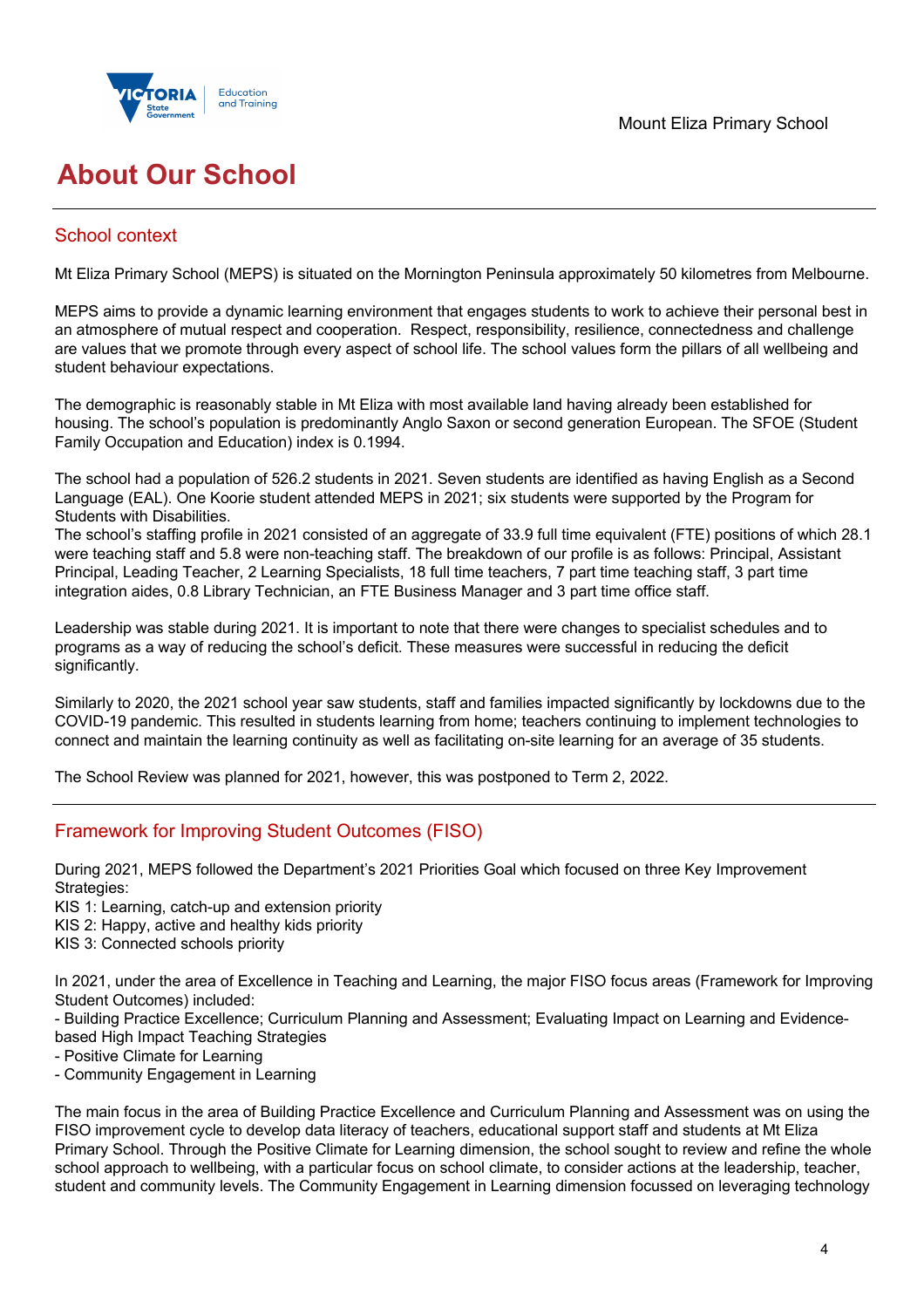

to connect, communicate and share learning, within the school community and extended beyond.

Professional Learning Community (PLC) reflections on how teams were progressing continued throughout 2021. The plan was also to begin collecting evidence against our Strategic Plan and FISO in readiness for the 2021 whole-school review, however, this was hampered by the challenges of COVID lockdowns and the subsequent postponement of the School Review to 2022.

Teachers used the FISO improvement cycle to determine the efficacy of programs. They were continually tweaking their implementation and instruction to suit the needs of the online platform, their students and the changing circumstances.

At the end of 2021, staff evaluated their efficacy based on FISO which saw many dimensions improving in rating from Evolving to Embedding and into Excelling particularly in Professional Leadership.

## Achievement

The students at Mt Eliza Primary School (MEPS) continued to achieve learning outcomes at levels that are on the whole above state expectations and are comparable or higher to 'similar' schools outcomes. This applies to teacher judgement data as well as our NAPLAN data. Victorian Curriculum teacher judgement data indicates that the majority of students are working at or above the expected level in English and Mathematics. The remote learning periods did however have an impact on the teachers' ability to assess and monitor student growth via online learning with complete confidence. Subsequently, reporting to parents on student learning and growth in the mid-year reports was somewhat compromised due to this scenario. The teachers developed strategies for monitoring and assessing learning growth whilst the students were completing online learning and they used this information for planning purposes as well as for report writing at mid-year. Once the students returned to school in Term 4, the teachers completed a wide range of face-to-face assessment tasks that enabled them to report to parents with far more confidence in the Semester 2 reports.

#### NAPLAN 2021

The students at MEPS continued to achieve excellent results across all domains of the NAPLAN tests, with results placing the students well above state averages and at or above outcomes being achieved in similar schools. Clearly, there have been significant challenges to our students' education over the past 12 - 18 months. Notwithstanding, our students have done incredibly well and we are proud of our 2021 NAPLAN results, with our Year 3 cohort achieving the best results on the school's history across all subject areas - Reading, Numeracy, Writing, Spelling, Grammar and Punctuation, which is an exceptional outcome. Our Year 5 results also have shown impressive improvements from our 2019 results across all subject areas with a 9% increase of students achieving in the top two bands in Reading and Numeracy as well as increases in Grammar and Punctuation and Spelling. These results are testament to the dedicated teaching of our MEPS educators, our commitment to evidence-based programs, the incredible fortitude and effort of our students, consistency across the school and parent support for our methodology. An area for improvement remains the percentage of students meeting or above benchmark growth from Years 3 to 6. The work undertaken by staff during the Term 4 Planning Day included analysing achievement and assessment data to determine areas of target - 'where to next' in terms of teaching and learning. Unpacking the 2021 NAPLAN data was a focus of this work, with all teams unpacking cohort data sets and even drilling down to an individual question level in some subjects. This is work that we do across the whole school; it is relevant to all year levels, not just Years 3 and 5, as we believe that the learning of each student is sequential and a collective responsibility. As a result of this work, we have identified Writing and Spelling to be areas for continued focus and growth, and have developed plans to uplevel specific conceptual understanding into 2022.

#### LEARNING

While there has been uncertainty around us, one of the things we have done well as a school is to remain calm, and to provide the community with ongoing learning and moments for which we can be proud. Our students and staff continued to demonstrate how our challenging and purposeful programs have had lasting impact and have led to significant results. As students returned onsite, it was wonderful to hear the sounds of children laughing and playing together as well as the sounds of collaboration and negotiation. More and more, classes utilised our diverse outdoor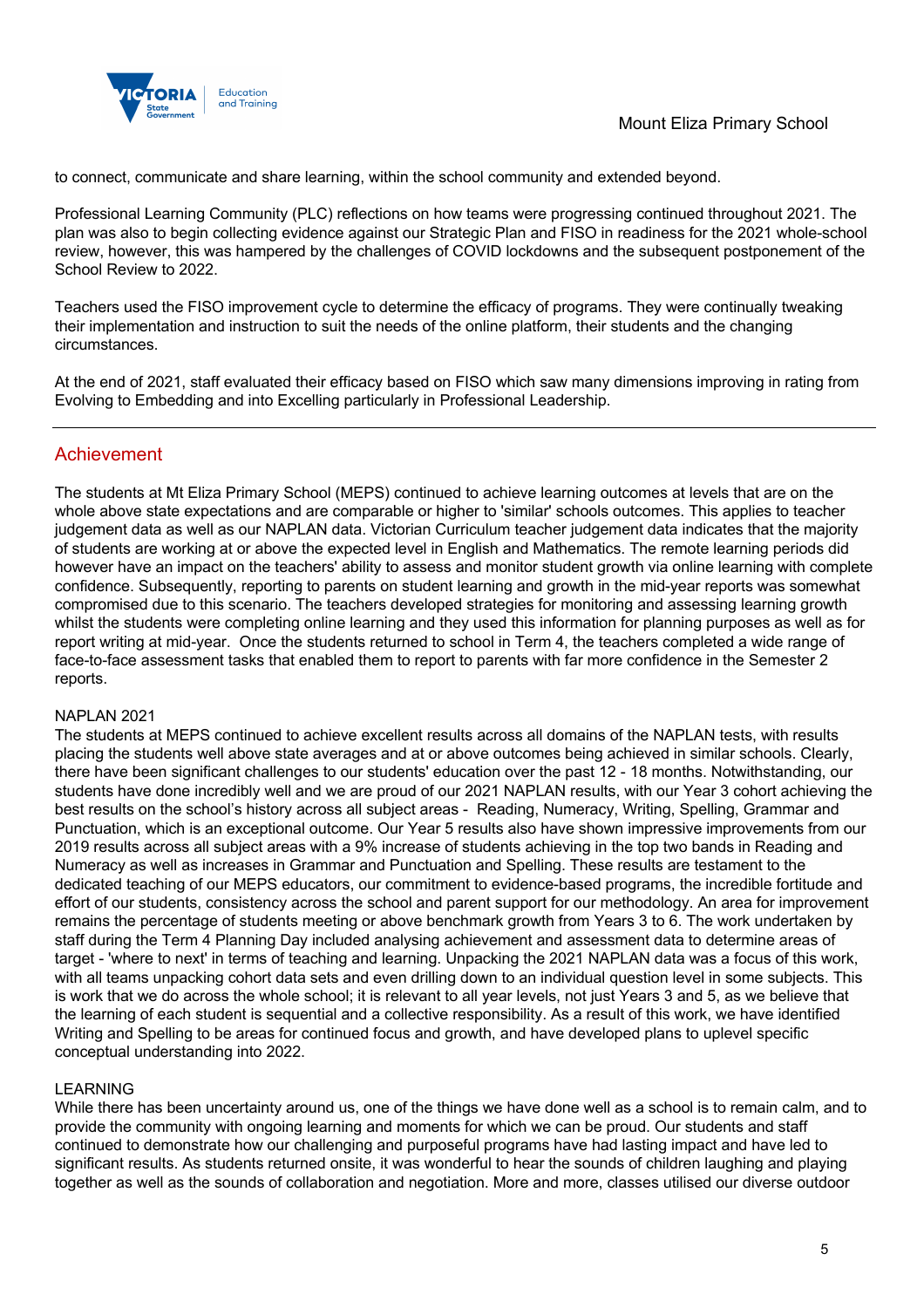

spaces for learning.

#### Writing Focus

#### Little Scribe Writing Festival

The school won registration to the Little Scribe Writing Festival in Term 3. This program was supported by the Literacy Priority Team and provided the students with access to real-life authors who shared their techniques and strategies for being effective writers. Classes completed pre- and post- workshop activities before taking part in the live workshops. Teachers were able to access all of the activities and resources for the remainder of the year. Thanks to the inspiration and experiences they gained from our involvement in the Littlescribe Mini-Writing Festival, MEPS students demonstrated increased engagement in writing.

#### Learning Support for Students During Lockdown

Help Desk Open Zoom Every Day - Teachers were available each day at 11.00am for an Open Zoom 'Help desk' opportunity for any student questions and/or clarification of tasks. Use of digital tools to support students' feedback i.e., Jam Board, surveys etc.

#### Professional Learning

Neuroscience and Learning - During lockdown, staff attended a professional learning session with a neuroscience lens with David Vinegrad. Dave is an authority on learning, behaviour and restorative justice. He spoke about the impacts of COVID on learning and teaching; ideas for coping through these challenging times; and what's happening in the brain during times of stress and trauma.

Commitment to Preservice Teachers - Throughout the year, we welcomed ten student teachers across the year. There is a strong commitment to the next generation of the teaching profession with a number of our preservice teachers going on to full-time employment.

#### Data Literacy

ACER Suite of Assessments - The school has implemented the ACER suite of assessments for triangulation of data. 2021 is our second year of collecting this data which will start to provide teams with patterns across the school. Students completed the AGAT, Reading and Mathematics assessments in week 7 of Term 4.

#### CATCH-UP - TUTOR LEARNING INITIATIVE (TLI)

- Experienced staff in tutoring role – 2 staff totalling 1.0 time fraction focusing on Mathematics, Reading and Writing tutoring

- Consultation with teachers to determine students included in program

- Program continued online using a 5 week cycle, extended to 10 weeks depending on needs

- As the year progressed there was increased consultation with teachers regarding students nominated for tutoring, based on data including progression points, PAT data, Essential Assessment, Words Their Way, engagement during remote learning – aim for shared responsibility and clearer criteria.

- Learning Specialist, Mrs Michelle Polley attended the TLI community of practice in Term 4. Outcomes included need for criteria (tutoring and intervention), shared data templates, possibilities for tutors working in the classroom. Completed and updated TLI Implementation Continua.

- Identified areas of need: Links to classroom, use of data to determine inclusion in program and impact, as well as communication between tutors and teachers identified focus areas.

#### **EXTENSION**

Many programs were adapted in order to be implemented during remote learning to ensure student engagement levels remained high.

MEPS Science Challenge 2021 - Students from Prep to Year 6 participated in this scientific challenge inspired by National Science Week. This was an open-ended opportunity for children to demonstrate their scientific skills through a creative lens. The presentations were uploaded into our Science Challenge website for viewing by the whole community.

Australian Mathematics Competition - Selected students engaged in practice sessions with the STEM Priority Team leader to prepare them for the types of questions and unpacking the responses. In 2021, there was a significant increase in the participation rate and results were notable, including five students achieving in the top 25%. Maths Olympiad - This year, 92 students from Years 3 - 6 participated with 15% of students achieving Distinction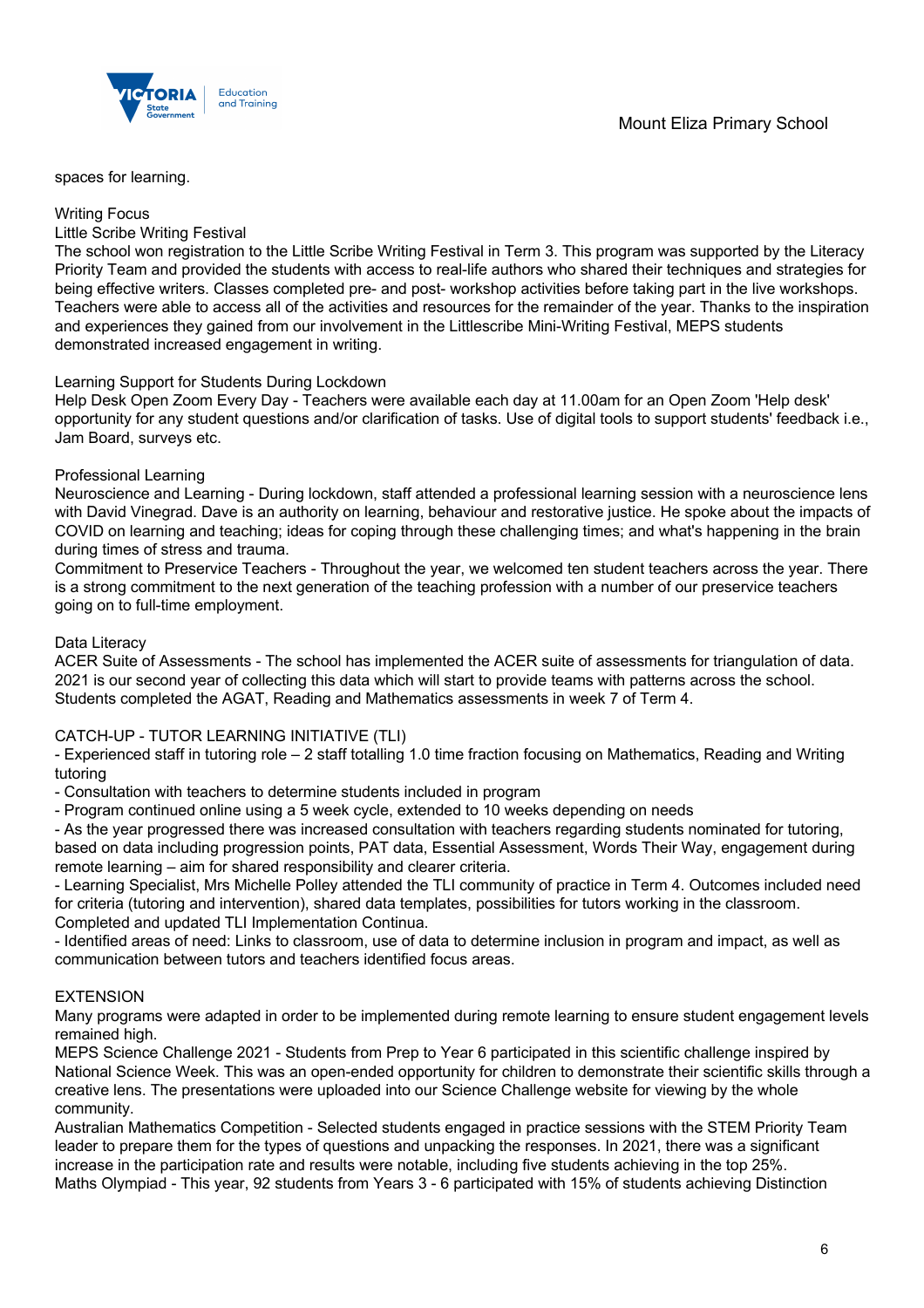

Awards in the competition.

Mathematics Extension - The Victorian High Abilities Program continued online and support was provided from an external Mathematics expert for selected students in Years 4 and 5.

## **Engagement**

Student engagement at Mt Eliza Primary School continues to remain at a high level when judged by the student attendance results (on average 95.6% attendance), which was elevated during Terms 2 - 4 as a result of the lockdown restrictions. This is a significant increase, placing the school in the 'Influence' sector for this area. During this period, the relatively small number of absences were predominantly due to issues related to families not being able to access the online resources and/or students unable to engage with the online learning model. In these cases, students were offered the opportunity to attend school in person. In general, the school employs a variety of strategies to monitor, track and follow-up student attendance issues. In 2021, there were very few long-term absences that required support from DET resources such as Student Support Services (SSS).

The ongoing remote learning phases during 2021 continued to create a challenging scenario in maintaining student engagement. The return to online learning for extended periods throughout the year and the subsequent loss of faceto-face teaching again, meant that teachers needed to continue to be creative in their teaching approaches to maintain learning continuity and ultimately positive student engagement. The daily Zoom class meetings that every teacher continued to hold were the key to maintaining a connection with every student as well as maintaining a bond with all classmates. Additionally, as the remote learning continued in the second half of the year, many teachers included additional meetings to either carry out small group teaching or offer optional catch up meetings with the students. These additional online meetings gave the students further opportunities to engage in their learning and maintain contact with teachers and students. The continued use of the SeeSaw platform was key to developing consistency and engagement across the school during this lockdown period, in terms of how resources were shared with children and families, how lessons were developed and presented, and how student work was shared for feedback and/or marking.

It was truly inspiring to witness our teachers reinvent their practices each day to engage and motivate their students. Clearly there is not a 'one size fits all' model. Something that works brilliantly for one child might be the exact thing that doesn't work for another. During lockdown, not having the opportunity to 'read the room' and feed off the body language of their students made the day to day job of teaching in 2021 even more complex. We know from research that routine is important for managing the learning environment during the COVID crisis; equally important has been finding the 'hooks' and 'change-ups' to excite and entice students into their virtual classrooms. So, 'routine' and 'change' at the same time became the MEPS focus in Semester 2 - something that takes enormous energy and creativity to pull off. Whether it be a Kahoot, a quiz, a scavenger hunt, an inquiry project, an experiment, a cooking segment, a mindfulness task or an escape room challenge, MEPS teachers continued to try everything to keep children connected and engaged through this period.

#### BALANCE - ACHIEVEMENT, ENGAGEMENT & WELLBEING

During lockdown, we saw life constantly changing. Educators and families were in constant search for ways to balance all the responsibilities in their personal and professional lives. We were particularly conscious of trying to balance student achievement with student engagement and wellbeing, and regularly reflected on this as a staff. Ways in which we managed this include:

- Daily whole class sessions each morning to welcome the children, set the scene, talk through lesson expectations etc.

- Small group online sessions with the teacher in literacy/numeracy throughout the week. These sessions were tailored to the students' point of need at the time.

- A 'help desk' open Zoom at 11.00am for all students to double check a task or just chat with the teacher.

- Use of the See Saw platform to communicate tasks/activities/feedback. Google Classroom was used for Year 6 as well.

- Opportunity for students to engage in the MEPS Science Challenge; open for all ages Prep - Year 6.

- Student Group meetings continued online e.g., MEET, Marine Ambassadors and SRC.
- Victorian High Ability Program (selected Years 5 and 6) continued online.
- Tutoring continued for students involved in this program.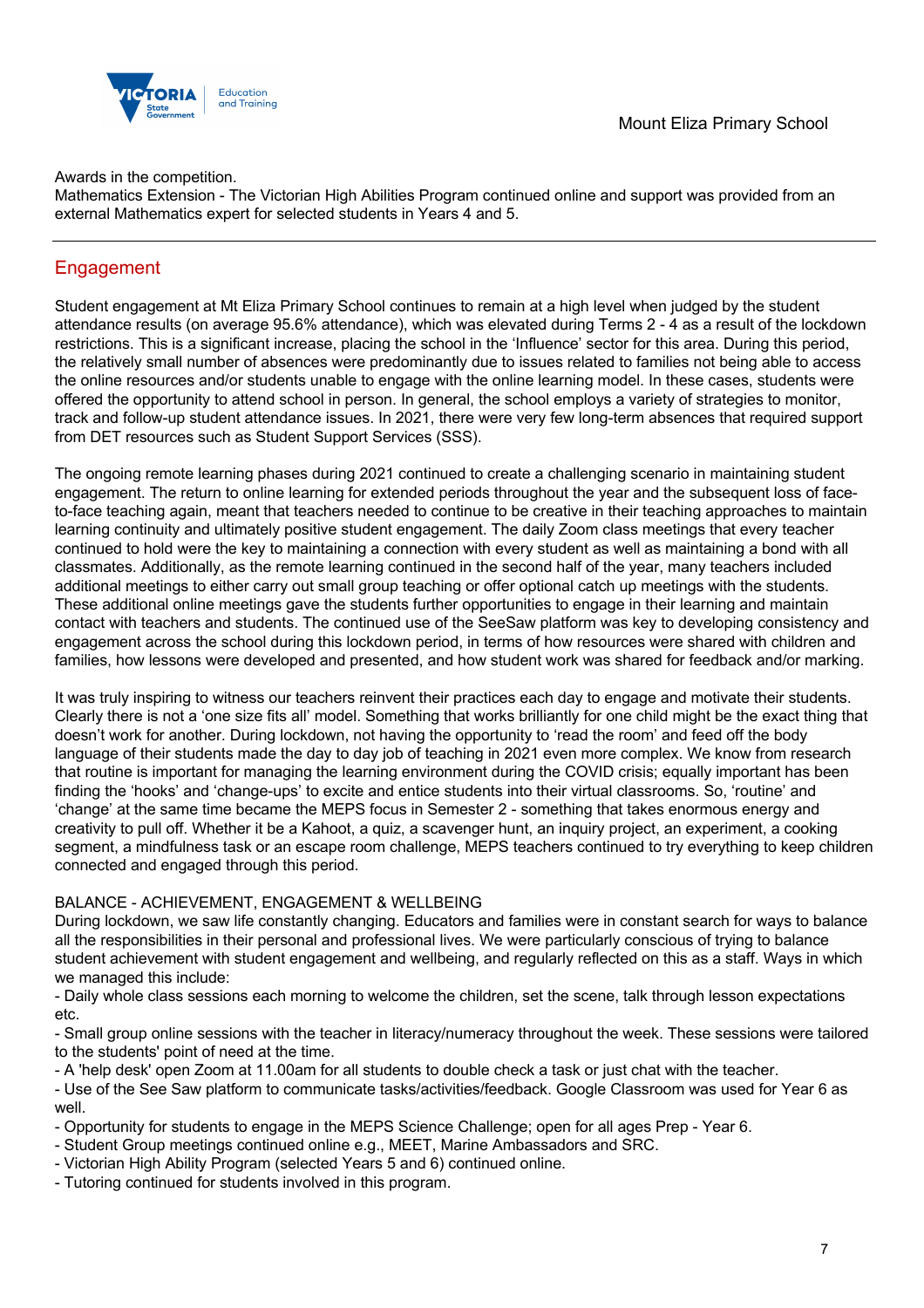

- In addition, we added Story Time for Preps/Year 1s and Years 2/3 each afternoon.

#### ENGAGEMENT

#### Student Voice and Collaboration Initiatives

True Colours Day - This trial initiative developed to 'shake up' the routine for students in Years 5 and 6 was developed in Term 3 to address flagging online engagement in the senior years. This involved providing challenging and creative opportunities and has been a wonderful way for the senior students to demonstrate how they exhibit the MEPS values while learning. Some activities included: the Escape Room Challenges with classes going head to head to solve puzzles, riddles and cracking the codes. Students also enjoyed science experiments, cooking, construction tasks and a photography competition. Teachers gauged student interaction and engagement for this initiative through regular feedback and surveys.

House Colours Day and Mascot Elections - In Week 8 we celebrated House Colours Day. This was a great opportunity for children to wear their House colours and bring a gold coin donation that will go towards installing three new flag poles to proudly fly the Australian, Aboriginal and Torres Strait Islander flags. This initiative was led by the Student Representative Council (SRC). The day was organised to coincide with the culmination of Year 6's inquiry into our School Houses, with them finding out the history behind the names. As a result of their work, students created various mascots for their House and the school voted on the mascots that will represent each House moving forward. This has been a wonderfully collaborative experience for our Year 6s and will be a fabulous legacy that they leave behind.

100 Days of Prep - In 2021 Preps had the opportunity to celebrate this milestone twice - once online and again inperson when the Preps returned on site. It was magic watching the Preps cohort starting the day with a challenging scavenger hunt where the children needed to count to 100.

Oz Harvest Launch School - We have been so proud of our Year 6 team this year as they have become ambassadors for the Oz Harvest Feast Program, leading the way in Victoria to reduce waste, eat healthily and act as future changemakers. Mrs Fiona Schulinus worked hard to have our school participate in this initiative and the whole Year 6 team has been a great support. The student participation in Oz Harvest this year has made a real difference by changing some daily habits which will result in a much better outcome for our environment and our health.

Kids Teaching Kids Conference - Sustainability is important to our community and future and that is why we participated in the Earthwatch Kids Teaching Kids Conference (KTK). Receiving mentoring support from the KTK Education Team and OzHarvest Victorian Education Coordinator Katharine Balson, our Year 6 MEPS KTK team created a video presentation to share with the thousands of student participants in the Earthwatch 2021 KTK virtual conference. With the opportunity to participate in workshops prepared by other schools, we were able to learn about all the great work and initiatives going on to solve environmental issues and protect our future. Learning from and with each other, the power of student voice throughout the KTK Conference was loud and clear.

Story Time with MEPS Principal - Every afternoon during lockdown, the Principal offered a live story time starting at 2.00pm for the younger children and 2.30pm for our Years 2 and 3 students.

### **Wellbeing**

It is acknowledged that Lockdown 6 and the management of Primary Close Contacts not only continued to disrupt learning, but student and teacher fatigue became highly evident in working both on and off site. The leadership team worked hard to provide a high level of support of students, staff and the school community during 2021. The health, wellbeing of students and staff was at the heart of all decisions during this time, particularly as the community faced the ongoing challenges of remote learning. As a school, we were guided by the Department's extensive supports, guidelines and recommendations. The leadership team and Priority Teams collaboratively developed ways to motivate and support staff, including the adoption of weekly check-ins. At staff meetings, teacher well-being and stressmanagement techniques were a feature of the discussions. Leadership recognised and acknowledged challenges and ongoing hurdles and made adjustments to staff expectations accordingly.

The Wellbeing Priority Team shared online modules on well-being and resilience strategies that were endorsed by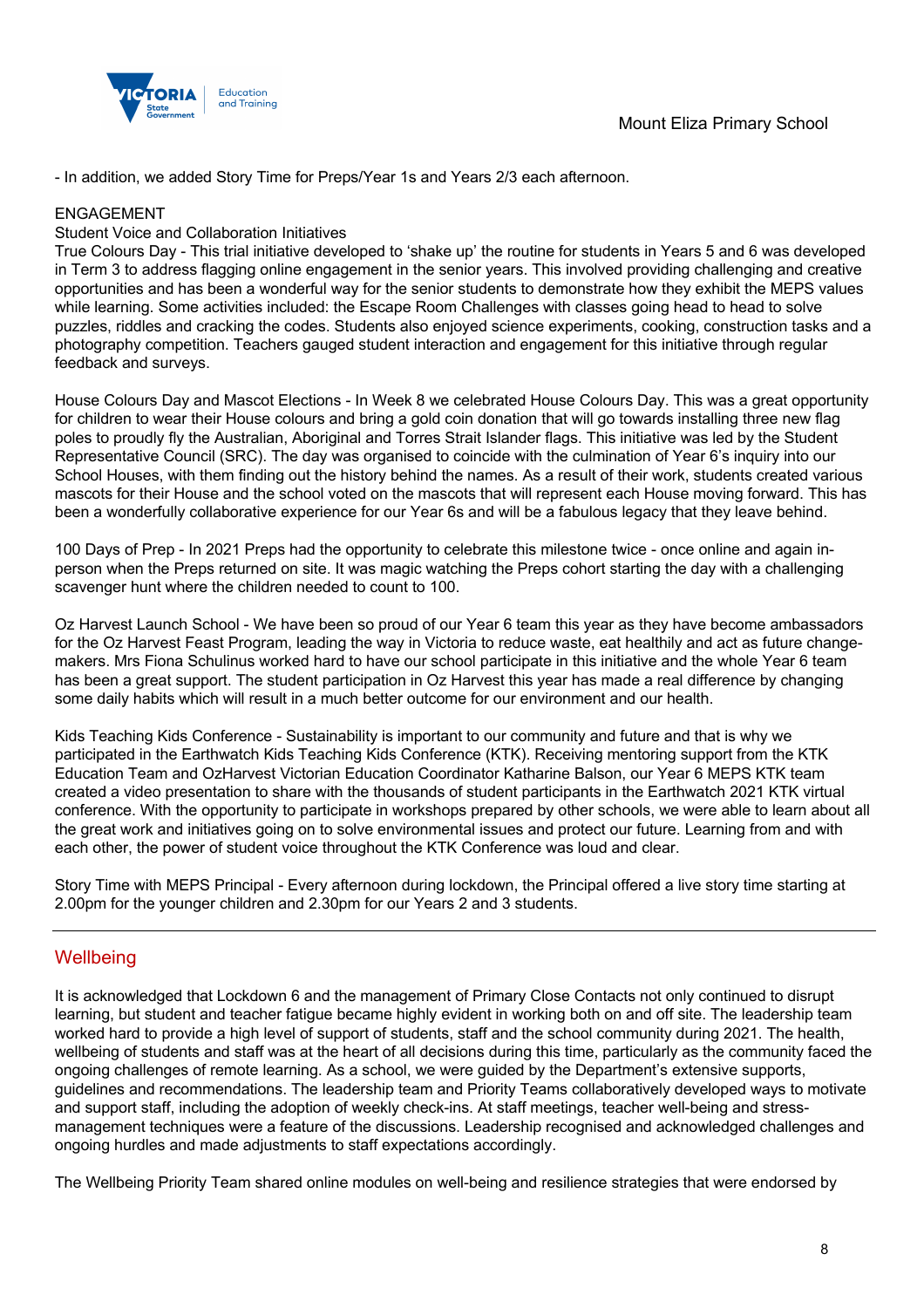

accredited education authorities. Where necessary, we were able to enlist the support of school psychologists and counsellors who have complementary and specialist skills.

School staff contacted families to find out how the students were travelling during lockdown. Positive feedback quotes were gathered about our staff from families and shared widely as an acknowledgement of appreciation for the incredible work done under challenging circumstances. This was organised by our Parents and Teachers Association (PTA) and shared through the Kudo Board App as a way to celebrate National Teacher's Day.

Student Support Group meetings continued to be held each term for all Out of Home Care students, Koorie students, students funded through the PSD program and other high risk children. Our focus on vulnerable students continued to be targeted during the lockdown period, and these students were closely monitored. Teachers regularly checked in with students and their families in small groups and/or 1:1. The regular support team meetings continued during this period with specific focus on how these students were coping and putting measures into place if there were concerns. A number of vulnerable students attended school in person during this time, so we ensured that they had regular teaching staff (our Specialists and ES staff) for consistency. Regular communication with their classroom teacher occurred so that the work these children were doing was productive, as much as possible.

Throughout the year, the Wellbeing Priority Team met at least three times a term to work on improving this important area in our school. A notable achievement included Respectful Relationships training for key staff, planning and implementation across the school. This work was acknowledged by the Department. Notable achievements in student data from the Wellbeing Supplementary Report (Student Attitude to School Survey 2021) include 55% of positive endorsement in Resilience (Years 4 - 6) and 89% of students NOT experiencing bullying (Years 4 - 6) which places MEPS in the Excelling range for both of these areas. The result in the school's positive endorsement in Managing Bullying (Years 5 and 6) was a significant improvement of nearly 10% over the past three years. Stimulated learning (69%) is an area of future focus with this area within the Emerging range.

On the return to school in Term 4, it became apparent that a number of students were significantly impacted by the lockdown. A number of students indicated that they had "forgotten how to be a good friend". There was a deliberate focus on wellbeing during Term 4 and transition sessions, particularly for the Prep to Grade 2 students, included playbased activities that encouraged collaboration, communication and friendship building.

A formal review of all wellbeing policies and processes commenced in 2021 including an internal parent and staff Wellbeing Survey to gather data about our current wellbeing and behaviour practices. This feedback about our approaches will ensure that the updated Wellbeing and Engagement Policy, and its accompanying protocols and procedures, meet the changing needs of our learning community.

#### STUDENT WELLBEING

#### Social Worker/School Counsellor

In partnership with Benton Junior College, the Disability funding has supported the school to hire a Social Worker/School Counsellor. Although the official start is 2022, we have been able to use this funding to have the Counsellor start in Term 4 to work with a number of Prep students, staff and families.

#### Resilience, Rights and Respectful Relationships (RRRR) Program

As a Lead School, we continued to implement the RRRR program and identify areas for improvement. The Year 5 students had the support of Kelly Nash to help implement topics 7 and 8 from the RRRR program. The Year 6 students implemented all topics of the RRRR, during face-to-face teaching. Years 2 and 4 also implemented the 'Catching On Early' program when onsite.

#### Wellbeing Resources

To support our school community during this semester, resources and support were made available for parents, carers and families. These DET resources were geared to support the mental health and wellbeing of our students and the young people in our care. Our community was encouraged to access these resources and take care of themselves during this time.

#### Drumbeat Sessions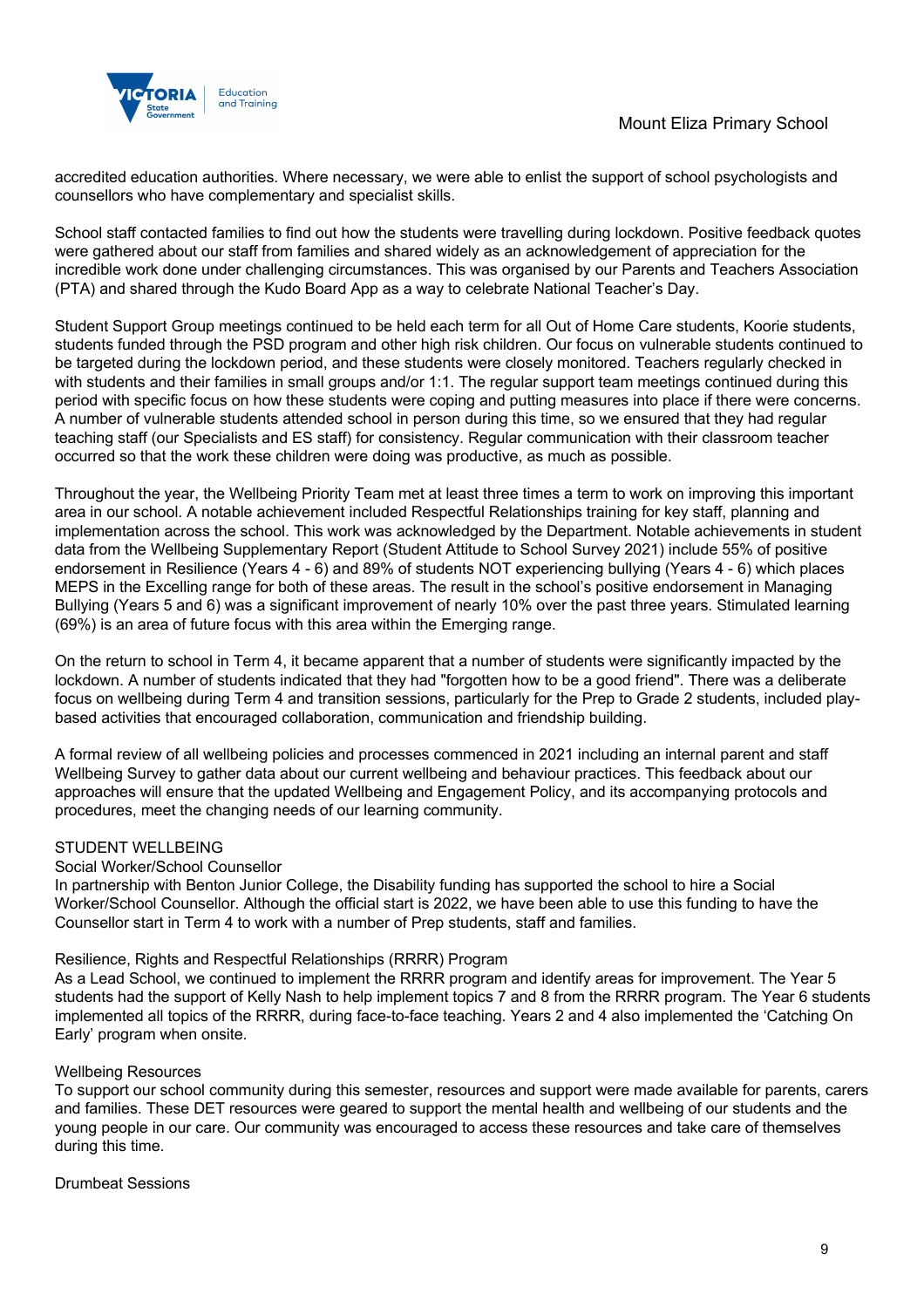

### Mount Eliza Primary School

The school has partnered with the Mornington Peninsula Shire to offer wellbeing programs, starting with the Drumbeat program for Years 4 and 5 students. This is a structured, evidence-based learning program combining music, psychology and neurobiology to build social and emotional resilience, healthy relationships and emerging leadership skills. Due to the challenges of providing this initiative online, the sessions were limited and will be re-offered in 2022.

#### Cyber Safety

In response to our increased use of digital programs and online sessions, we proactively organised for Year 6 to participate in the Cyber Safety Project's Digi-cursion where students learned how to be responsible online citizens in a fun and engaging way. We are looking to roll this initiative out across the school in 2022. Parents were also reminded that the school's IT Guidelines applied between 8.45am and 3.15pm; this included rules around playing games; accessing social media, including TikTok, Snapchat, Instagram and messaging.

#### Staff Wellbeing

To support staff during the long lockdown and to reconnect everyone, the leadership team organised an online comedy night with Ben Knight to boost spirits. This was well received and much appreciated by staff.

### Finance performance and position

The school's revenue and expenditure were closely monitored by the Finance Committee throughout 2021 to maximise opportunities to support student learning. The school's resources were targeted to support the School Strategic Plan and Annual Implementation Plan initiatives. With the forecast for a reduced enrolment of students in 2021, the Student Resource Package was managed effectively to deal with these changes. This included strategic management of the programs that the school offered as well as the management of the school's human resources.

Due to the COVID-19 pandemic, locally raised funds were once again reduced significantly with the hiring of facilities not taking place for extended periods and the opportunity for fundraising activities being reduced drastically also, however, there were savings in utilities and other expenditure which was favourable for our cash budget. Like 2020, these factors had an impact on our operational budget which was revised accordingly and approved by the School Council.

In 2021, we had a reduction in enrolments from 556.2 in 2020 to 526.2. This can be attributed to the ageing population in Mt Eliza, and also the reduction in immigration and the reduced movement between suburbs and states due to the Covid-19 pandemic. This reduction in student enrolments had an impact on our Student Resource Package (SRP) both in our staffing budget and also the cash budget.

Due to COVID-19 repercussions, a part of the staffing deficit from 2020 was carried over to 2021. Further to this, we also had a planned \$65,000 deficit for the 2020 school year – to be taken out of the 2021 Quarterly Grants. During 2021, we allocated cash reserves to cover these deficits and the impact they have on our cash budget.

The school has a highly experienced staffing profile of which over 88% of classroom teachers in 2021 were at a Classroom Teacher Level 2 plus a Leading Teacher and 2 Learning Specialists (all in the classroom) and 12%, or 5 FTE staff at Classroom Teacher Level 1. This has had a considerable impact on our staffing budget as we are funded per student regardless of how many staff we have at the highest salary level. Also due to our low Student Family Occupation Status and English as a Second Language we receive a very small amount of Equity Funding which is utilised as efficiently as possible to have a positive impact on student outcomes. Fortunately, the school was able to use the Tutor Learning Initiative (TLI) grant to the fullest by employing three staff over the year to assist students whose learning had been disrupted by the COVID-19 pandemic. We also utilised the Tier 2 School Level funding made available in Term 4 and look forward to implementing new programs in 2022 with continued funding.

The school has worked closely with its OSH provider, Camp Australia, in renegotiating their contract to add an additional revenue stream. Increased enrolments in this program will also provide the school with potential increased revenue in the future. Camp Australia is collaborating with the school to develop its program and further engage the community.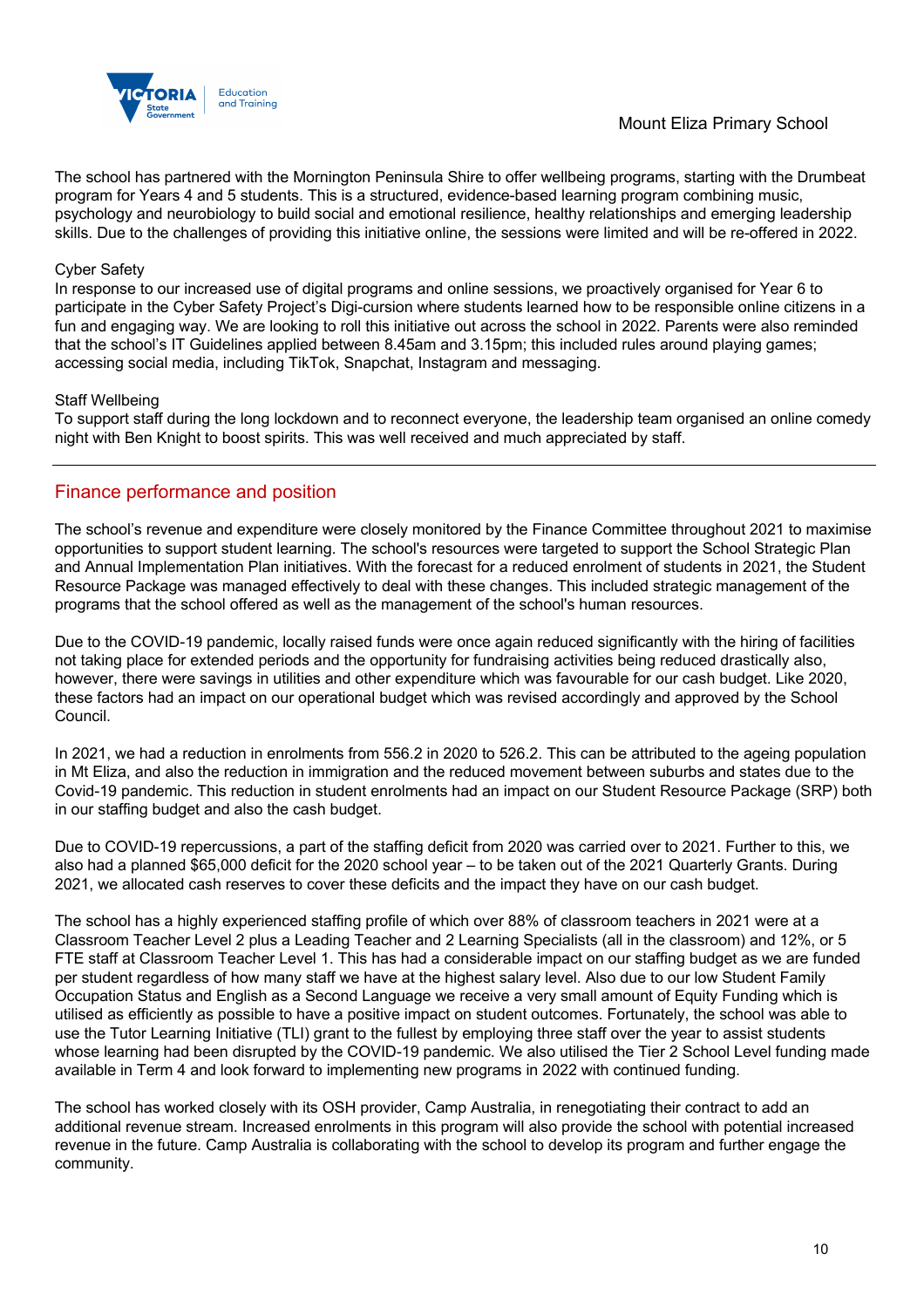

Mount Eliza Primary School

In light of the 2021 financial situation, the school leadership team and staff have considered ways in which we can reduce expenditure whilst also maintaining our exceptional programs and innovative approaches into 2022.

> **For more detailed information regarding our school please visit our website at https://mtelizaps.vic.edu.au/**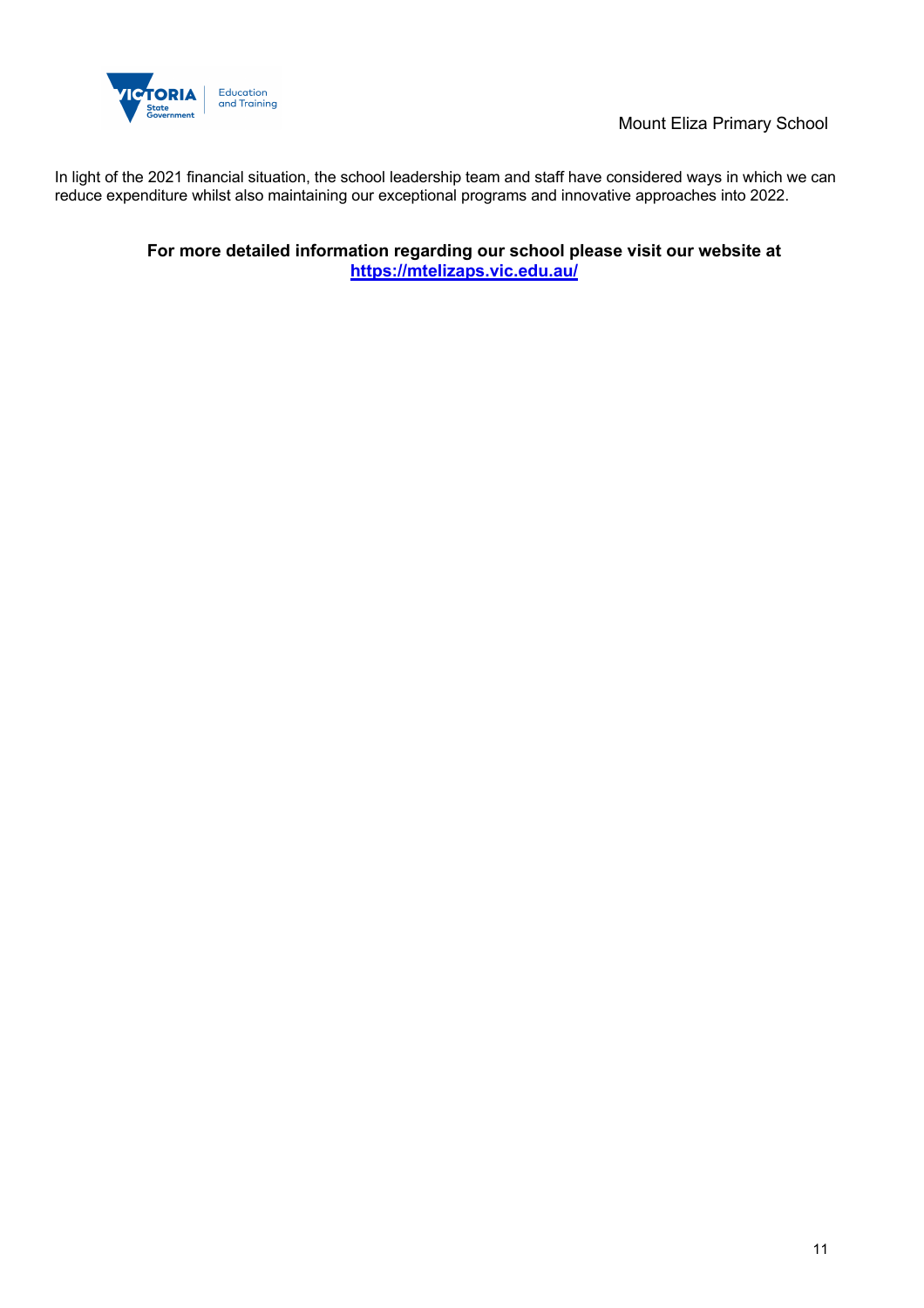

# **Performance Summary**

The Performance Summary for government schools provides an overview of how this school is contributing to the objectives of the Education State and how it compares to other Victorian government schools.

All schools work in partnership with their school community to improve outcomes for children and young people. Sharing this information with parents and the wider school community helps to support community engagement in student learning, a key priority of the Framework for Improving Student Outcomes.

Refer to the 'How to read the Annual Report' section for help on how to interpret this report.

## SCHOOL PROFILE

#### **Enrolment Profile**

A total of 526 students were enrolled at this school in 2021, 236 female and 290 male.

2 percent of students had English as an additional language and NDP percent were Aboriginal or Torres Strait Islander.

#### **Overall Socio-Economic Profile**

The overall school's socio-economic profile is based on the school's Student Family Occupation and Education index (SFOE).

SFOE is a measure of socio-educational disadvantage of a school, based on educational and employment characteristics of the parents/carers of students enrolled at the school. Possible SFOE band values are: Low, Low-Medium, Medium and High. A 'Low' band represents a low level of socio-educational disadvantage, a 'High' band represents a high level of socio-educational disadvantage.

This school's SFOE band value is: Low

#### **Parent Satisfaction Summary**

The percent endorsement by parents on their school satisfaction level, as reported in the annual Parent Opinion Survey.

Percent endorsement indicates the percent of positive responses (agree or strongly agree) from parents who responded to the survey.



#### **School Staff Survey**

The percent endorsement by staff on School Climate, as reported in the annual School Staff Survey.

Percent endorsement indicates the percent of positive responses (agree or strongly agree) from staff who responded to the survey. Data is suppressed for schools with three or less respondents to the survey for confidentiality reasons.

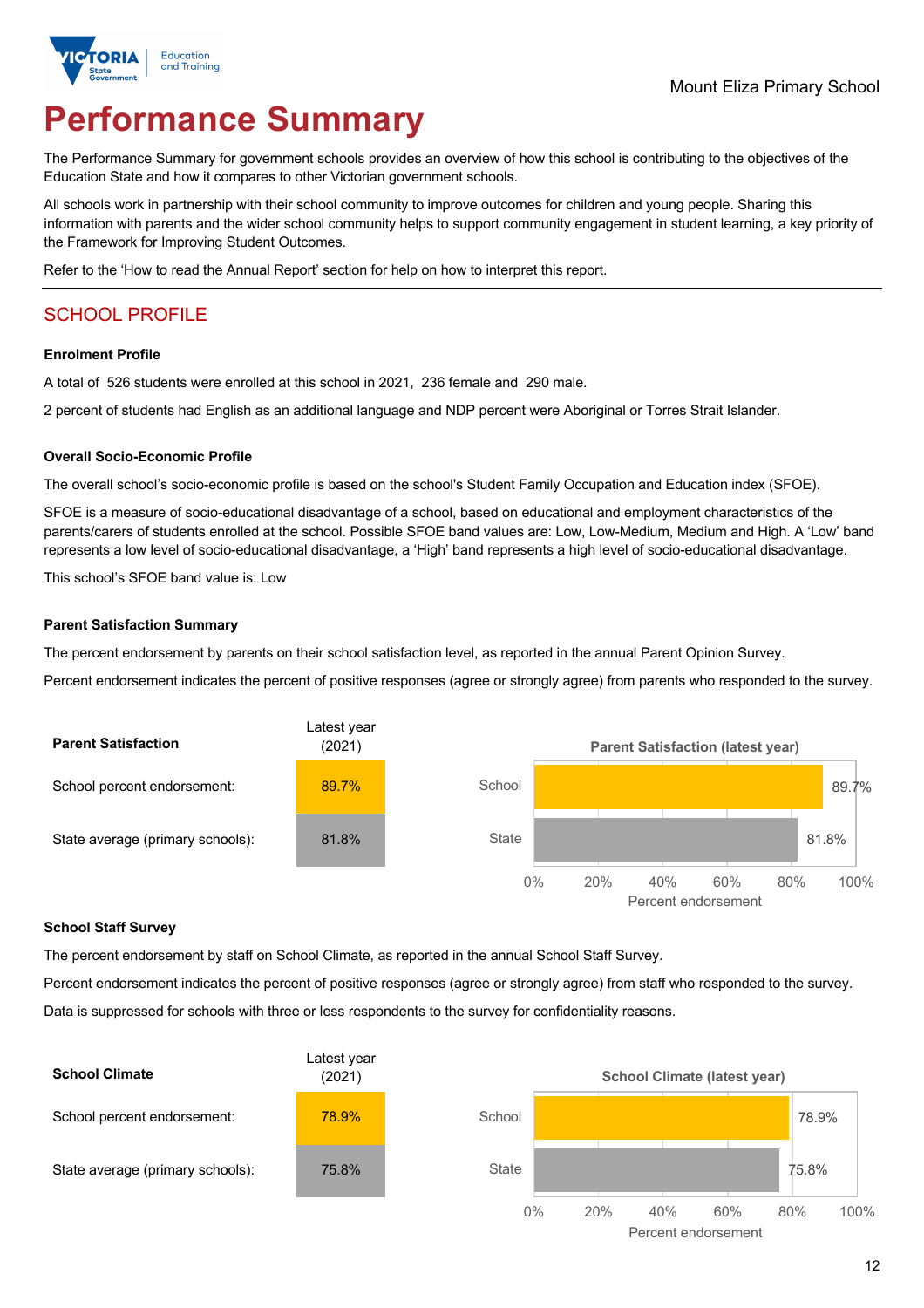

## ACHIEVEMENT

*Key: 'Similar Schools' are a group of Victorian government schools that are like this school, taking into account the school's socioeconomic background of students, the number of non-English speaking students and the size and location of the school.*

#### **Teacher Judgement of student achievement**

Percentage of students working at or above age expected standards in English and Mathematics.



Percent students at or above age expected level

| <b>Mathematics</b><br>Years Prep to 6                             | Latest year<br>(2021) |
|-------------------------------------------------------------------|-----------------------|
| School percent of students at or above age<br>expected standards: | 95.2%                 |
| Similar Schools average:                                          | 92.8%                 |
| State average:                                                    | 84.9%                 |

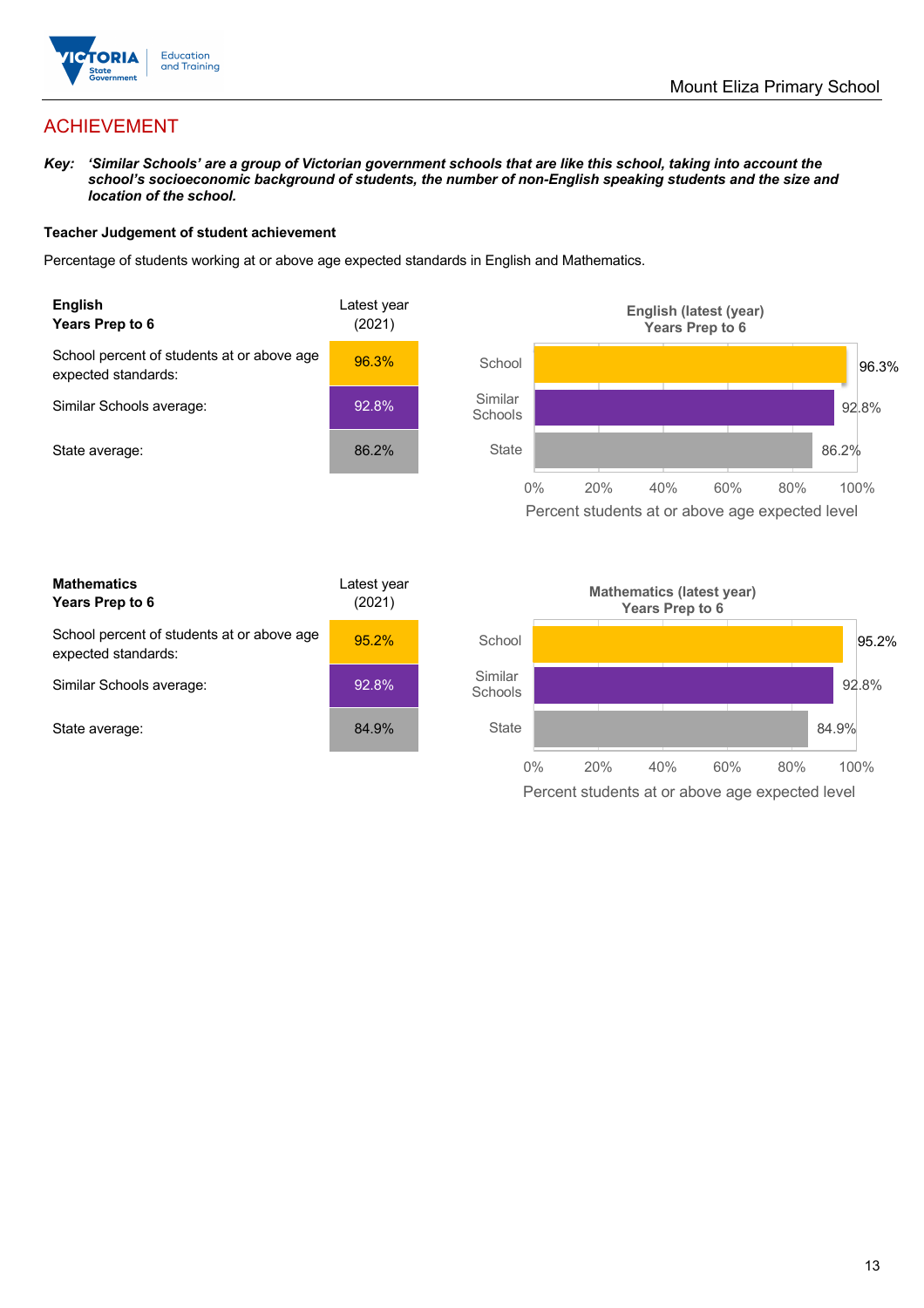

## ACHIEVEMENT (continued)

*Key: 'Similar Schools' are a group of Victorian government schools that are like this school, taking into account the school's socioeconomic background of students, the number of non-English speaking students and the size and location of the school.*

#### **NAPLAN**

Percentage of students in the top three bands of testing in NAPLAN.

Note: NAPLAN tests were not conducted in 2020, hence the 4-year average is the average of 2018, 2019 and 2021 data.

| <b>Reading</b><br>Year <sub>3</sub>               | Latest year<br>(2021) | 4-year<br>average |                    | <b>NAPLAN Reading (latest year)</b><br>Year 3             |                                                              |
|---------------------------------------------------|-----------------------|-------------------|--------------------|-----------------------------------------------------------|--------------------------------------------------------------|
| School percent of students in<br>top three bands: | 88.9%                 | 84.6%             | School             |                                                           | 88.9%                                                        |
| Similar Schools average:                          | 86.9%                 | 85.9%             | Similar<br>Schools |                                                           | 86.9%                                                        |
| State average:                                    | 76.9%                 | 76.5%             | <b>State</b>       |                                                           | 76.9%                                                        |
|                                                   |                       |                   | $0\%$              | 20%<br>40%                                                | 60%<br>80%<br>100%<br>Percent of students in top three bands |
| <b>Reading</b><br>Year 5                          | Latest year<br>(2021) | 4-year<br>average |                    | <b>NAPLAN Reading (latest year)</b><br>Year 5             |                                                              |
| School percent of students in<br>top three bands: | 76.9%                 | 79.1%             | School             |                                                           | 76.9%                                                        |
| Similar Schools average:                          | 81.7%                 | 78.9%             | Similar<br>Schools |                                                           | 81.7%                                                        |
| State average:                                    | 70.4%                 | 67.7%             | <b>State</b>       |                                                           | 70.4%                                                        |
|                                                   |                       |                   | 0%                 | 20%<br>40%                                                | 60%<br>80%<br>100%<br>Percent of students in top three bands |
| <b>Numeracy</b><br>Year <sub>3</sub>              | Latest year<br>(2021) | 4-year<br>average |                    | <b>NAPLAN Numeracy (latest year)</b><br>Year <sub>3</sub> |                                                              |
| School percent of students in<br>top three bands: | 87.7%                 | 85.8%             | School             |                                                           | 87.7%                                                        |
| Similar Schools average:                          | 78.5%                 | 81.0%             | Similar<br>Schools |                                                           | 78.5%                                                        |
| State average:                                    | 67.6%                 | 69.1%             | <b>State</b>       |                                                           | 67.6%                                                        |
|                                                   |                       |                   | $0\%$              | 40%<br>20%                                                | 60%<br>100%<br>80%<br>Percent of students in top three bands |
| <b>Numeracy</b><br>Year 5                         | Latest year<br>(2021) | 4-year<br>average |                    | <b>NAPLAN Numeracy (latest year)</b><br>Year 5            |                                                              |
| School percent of students in<br>top three bands: | 69.7%                 | 73.1%             | School             |                                                           | 69.7%                                                        |
| Similar Schools average:                          | 73.6%                 | 71.3%             | Similar<br>Schools |                                                           | 73.6%                                                        |
| State average:                                    | 61.6%                 | 60.0%             | <b>State</b>       |                                                           | 61.6%                                                        |
|                                                   |                       |                   | $0\%$              | 20%<br>40%                                                | 60%<br>80%<br>100%                                           |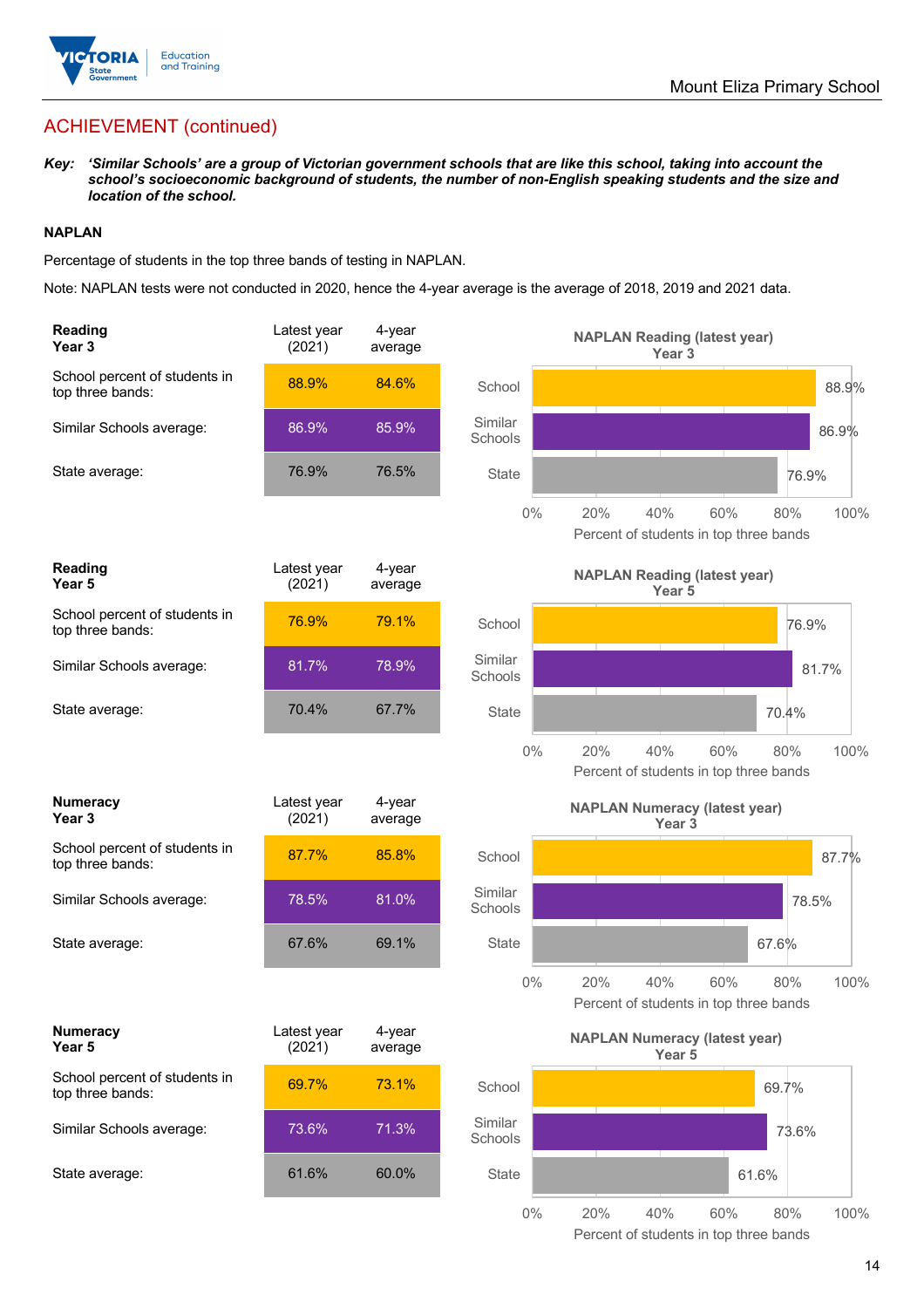

## ACHIEVEMENT (continued)

#### **NAPLAN Learning Gain**

NAPLAN learning gain is determined by comparing a student's current year result relative to the results of all 'similar' Victorian students (i.e., students in all sectors in the same year level who had the same score two years prior). If the current year result is in the top 25 percent, their gain level is categorised as 'High'; middle 50 percent is 'Medium'; bottom 25 percent is 'Low'.

#### **Learning Gain Year 3 (2019) to Year 5 (2021)**



**Nation Common Digital Medium Gain** Digh Gain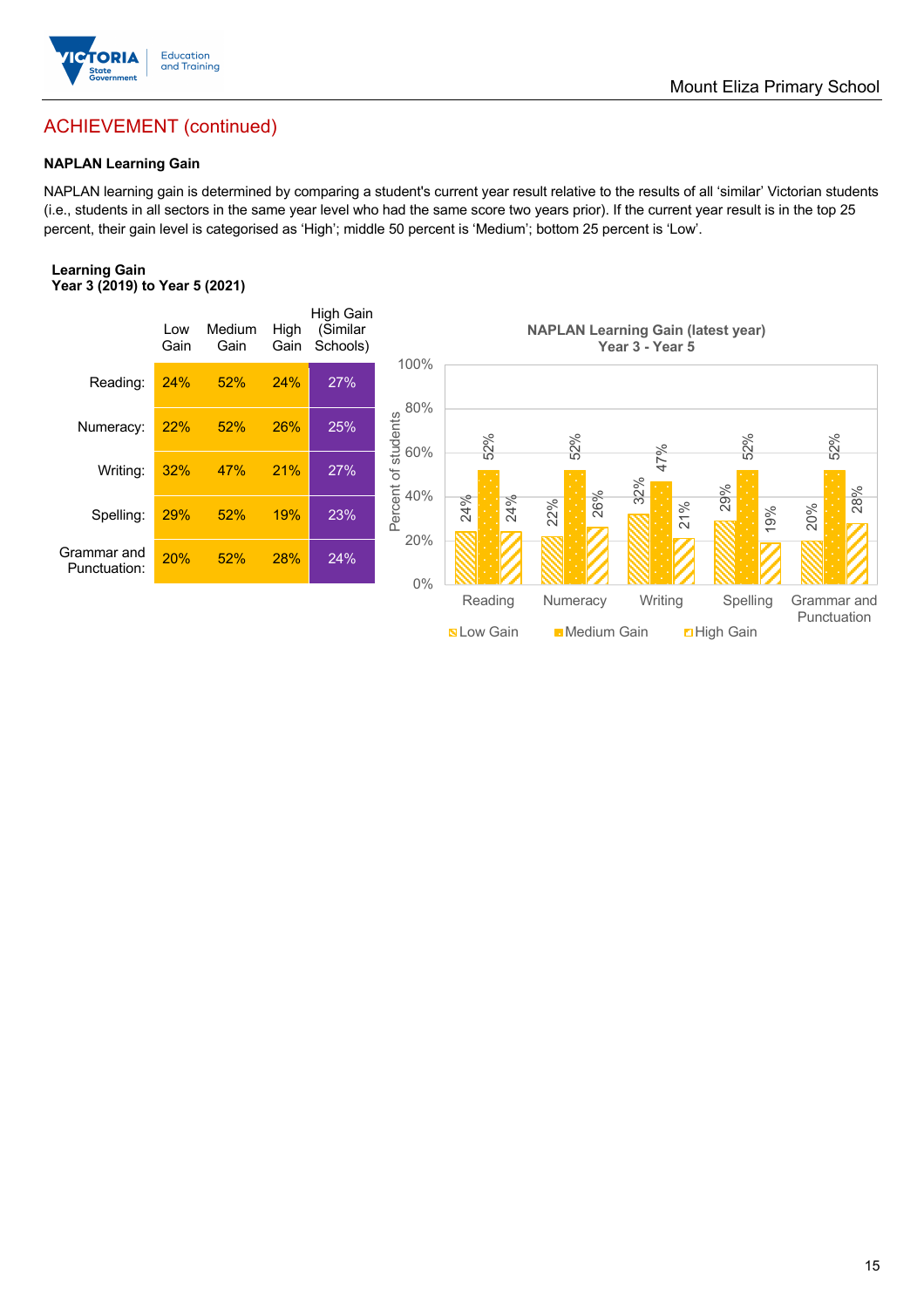

## ENGAGEMENT

*Key: 'Similar Schools' are a group of Victorian government schools that are like this school, taking into account the school's socioeconomic background of students, the number of non-English speaking students and the size and location of the school.*

#### **Average Number of Student Absence Days**

Absence from school can impact on students' learning. Common reasons for non-attendance include illness and extended family holidays. Absence and attendance data in 2020 and 2021 may have been influenced by COVID-19.



#### **Attendance Rate (latest year)**

|                                             | Prep | Year 1 | Year 2 | Year 3 | Year 4 | Year 5 | Year 6 |
|---------------------------------------------|------|--------|--------|--------|--------|--------|--------|
| Attendance Rate by year level<br>$(2021)$ : | 96%  | 94%    | 95%    | 95%    | 95%    | 94%    | 94%    |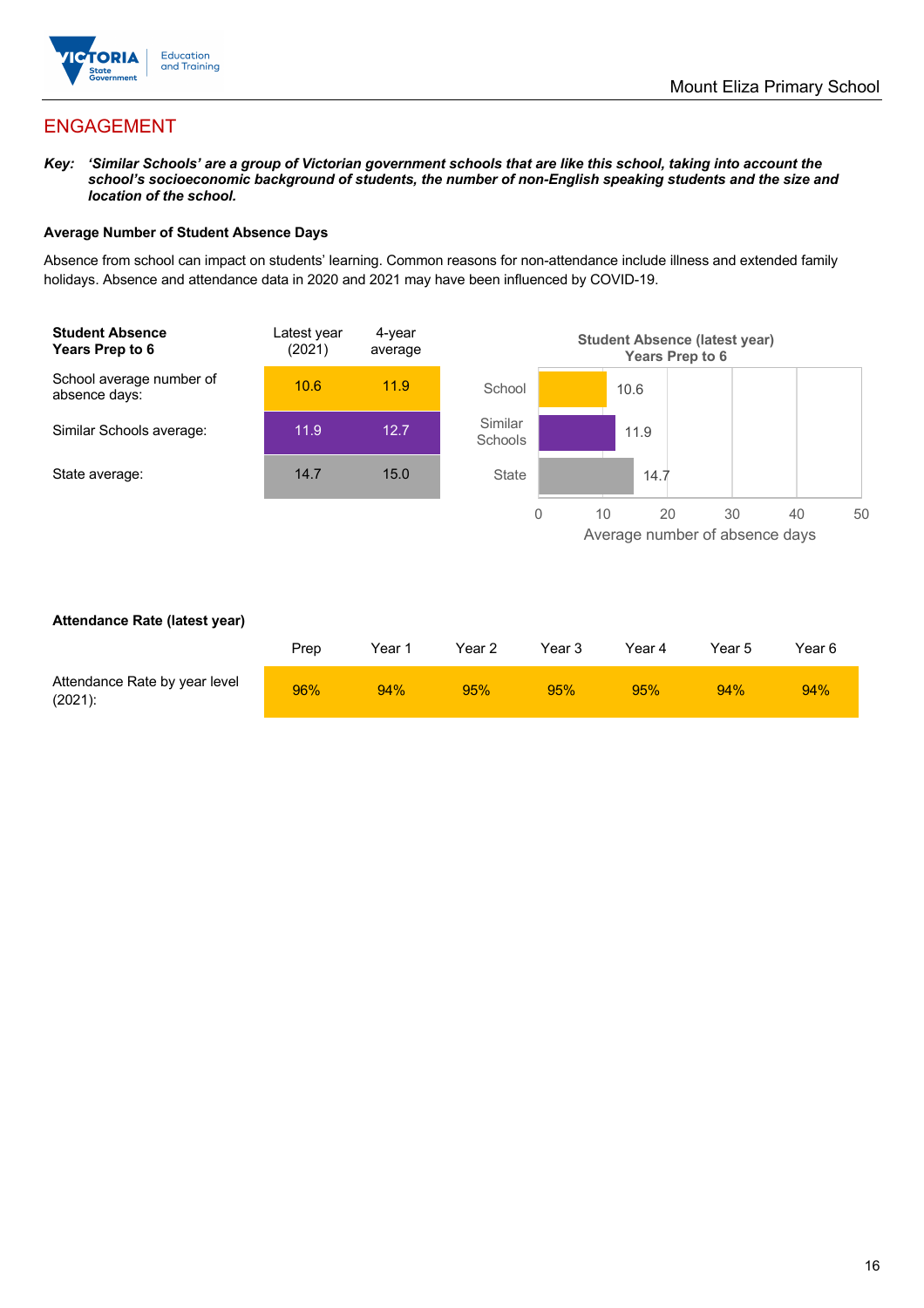

## WELLBEING

*Key: 'Similar Schools' are a group of Victorian government schools that are like this school, taking into account the*  school's socioeconomic background of students, the number of non-English speaking students and the size and *location of the school.*

#### **Student Attitudes to School – Sense of Connectedness**

The percent endorsement on Sense of Connectedness factor, as reported in the Attitudes to School Survey completed annually by Victorian government school students, indicates the percent of positive responses (agree or strongly agree).



*Due to lower participation rates, differences in the timing of the survey/length of survey period and the general impact of Covid19 across 2020 and 2021, data are often not comparable with previous years or within similar school groups. Care should be taken when interpreting these results.*



#### **Student Attitudes to School – Management of Bullying**

The percent endorsement on Management of Bullying factor, as reported in the Attitudes to School Survey completed annually by Victorian government school students, indicates the percent of positive responses (agree or strongly agree).

| <b>Management of Bullying</b><br>Years 4 to 6 | Latest year<br>(2021) | 4-year<br>average |  |
|-----------------------------------------------|-----------------------|-------------------|--|
| School percent endorsement:                   | 80.5%                 | <b>74.6%</b>      |  |
| Similar Schools average:                      | 77.7%                 | 79.6%             |  |
| State average:                                | 78.4%                 | 79.7%             |  |

*Due to lower participation rates, differences in the timing of the survey/length of survey period and the general impact of Covid19 across 2020 and 2021, data are often not comparable with previous years or within similar school groups. Care should be taken when interpreting these results.*

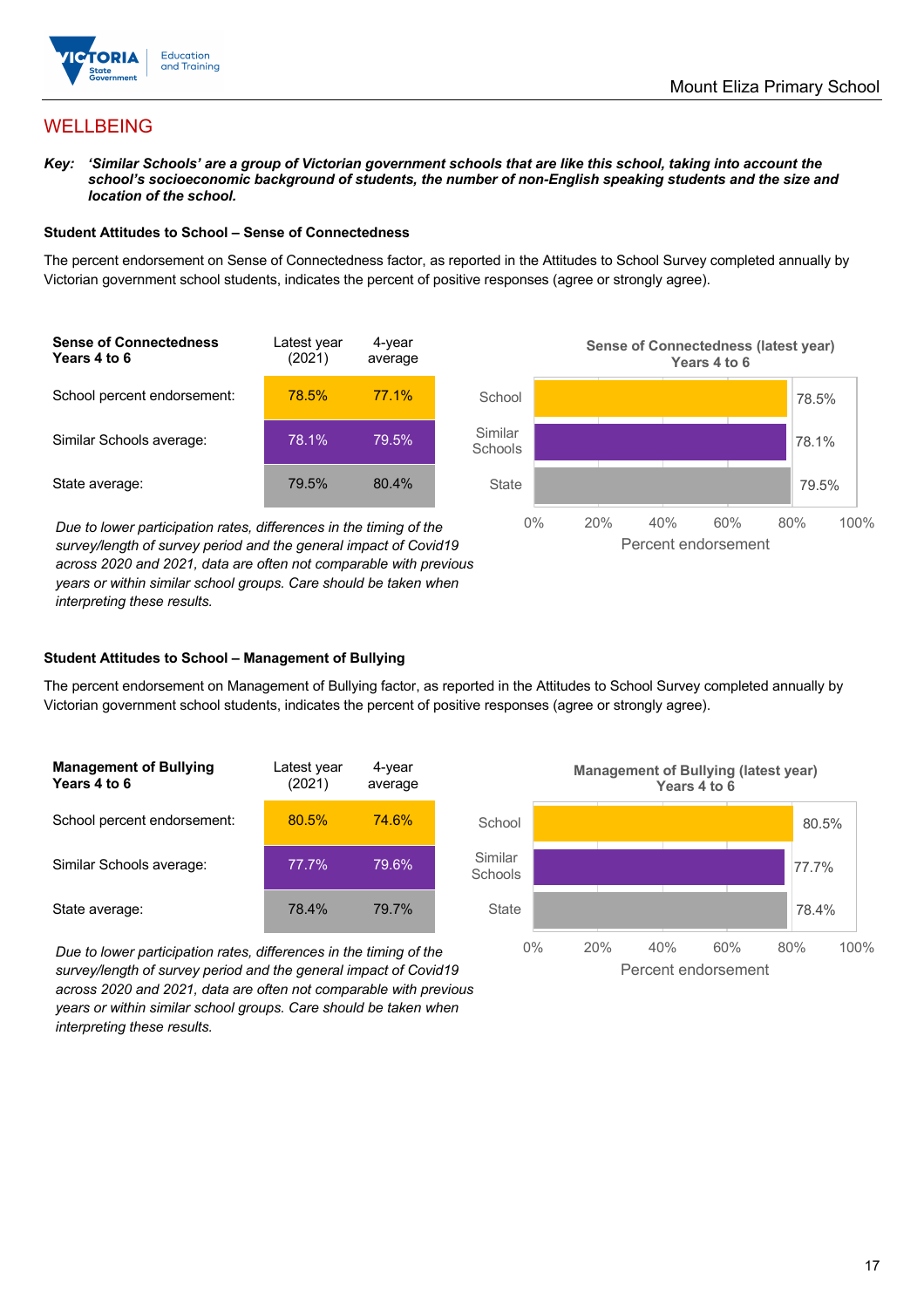

# **Financial Performance and Position**

FINANCIAL PERFORMANCE - OPERATING STATEMENT SUMMARY FOR THE YEAR ENDING 31 DECEMBER, 2021

| <b>Revenue</b>                  | <b>Actual</b> |
|---------------------------------|---------------|
| <b>Student Resource Package</b> | \$3,968,157   |
| Government Provided DET Grants  | \$506,938     |
| Government Grants Commonwealth  | \$11,212      |
| Government Grants State         | \$25,000      |
| Revenue Other                   | \$31,051      |
| <b>Locally Raised Funds</b>     | \$288,321     |
| <b>Capital Grants</b>           | \$0           |
| <b>Total Operating Revenue</b>  | \$4,830,679   |

| Equity <sup>1</sup>                                 | <b>Actual</b> |
|-----------------------------------------------------|---------------|
| Equity (Social Disadvantage)                        | \$19,505      |
| Equity (Catch Up)                                   | \$0           |
| <b>Transition Funding</b>                           | \$0           |
| Equity (Social Disadvantage - Extraordinary Growth) | \$0           |
| <b>Equity Total</b>                                 | \$19,505      |

| <b>Expenditure</b>                    | <b>Actual</b> |
|---------------------------------------|---------------|
| Student Resource Package <sup>2</sup> | \$3,851,182   |
| Adjustments                           | \$0           |
| <b>Books &amp; Publications</b>       | \$1,631       |
| Camps/Excursions/Activities           | \$119,946     |
| <b>Communication Costs</b>            | \$4,602       |
| Consumables                           | \$99,176      |
| Miscellaneous Expense <sup>3</sup>    | \$28,288      |
| <b>Professional Development</b>       | \$14,544      |
| Equipment/Maintenance/Hire            | \$86,601      |
| <b>Property Services</b>              | \$128,305     |
| Salaries & Allowances <sup>4</sup>    | \$324,692     |
| <b>Support Services</b>               | \$34,951      |
| Trading & Fundraising                 | \$8,109       |
| Motor Vehicle Expenses                | \$0           |
| <b>Travel &amp; Subsistence</b>       | \$0           |
| <b>Utilities</b>                      | \$34,491      |
| <b>Total Operating Expenditure</b>    | \$4,736,518   |
| <b>Net Operating Surplus/-Deficit</b> | \$94,161      |
| <b>Asset Acquisitions</b>             | \$0           |

(1) The equity funding reported above is a subset of the overall revenue reported by the school.

(2) Student Resource Package Expenditure figures are as of 24 Feb 2022 and are subject to change during the reconciliation process.

(3) Miscellaneous Expenses include bank charges, administration expenses, insurance and taxation charges.

(4) Salaries and Allowances refers to school-level payroll.